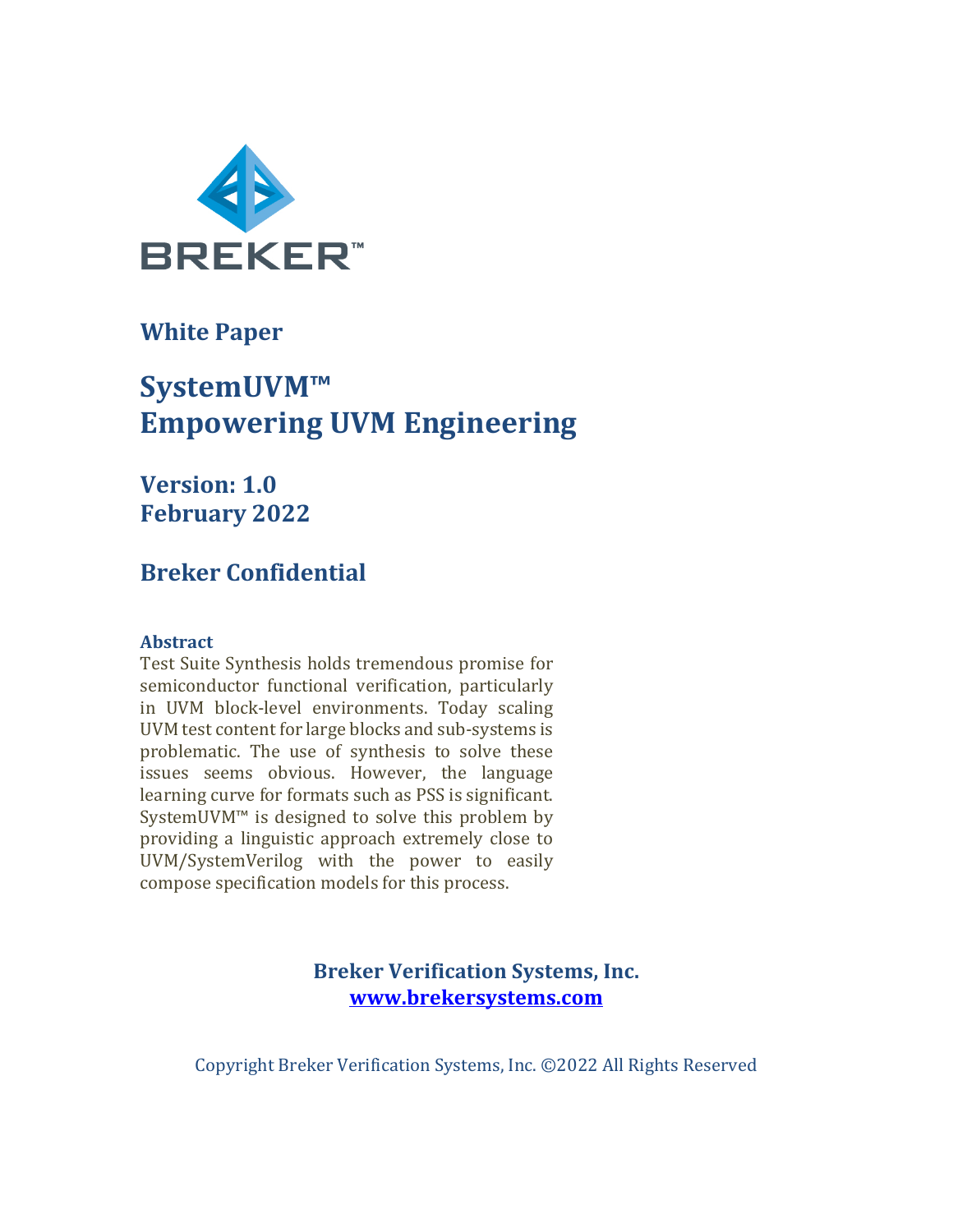

#### **Introduction**

Functional Verification Engineers using UVM can enjoy a large number of benefits by synthesizing test content for their testbenches. Abstract, easily composable models, coverage-driven content, deep sequential state exploration, pre-execution randomization for test optimization and configurable reuse are just some examples of the advantages afforded by test suite synthesis.

However, a specification model is required and there are few alternatives that a UVM/SystemVerilog engineer can simply pick up and use. Enter **SystemUVM™**, a UVM class library built on top of Accellera's Portable Stimulus Standard, plus methodology and other improvements, that looks and feels like SystemVerilog with UVM, but enables the level of abstraction, methodology and composability required for this specification model with an almost negligible learning curve.

#### **UVM Today**

Accellera's Universal Verification Methodology (UVM) with SystemVerilog has become ubiquitous in modern semiconductor verification, leveraged in almost 80%

of development environments (Wilson 2020). The standard provides an excellent framework for structuring verification testbenches and allows for transaction-level abstractions and VIP reuse, among other capabilities. Engineers have adopted the methodology as part of their personal expertise portfolio, and it has enabled them to lead verification processes within their organizations.



UVM provides an effective framework for verification testbenches (the connectivity between transactional test content and the design under test itself leveraging interface VIPs) and for test content (the actual test sequences that sets up behavior) for small and medium-sized design blocks. However, for large or complex blocks and multi-IP sub-systems (multiple interconnected blocks on a System-on-Chip (SoC) with no processor) composing and executing effective test content is increasingly difficult and requires significant resourcing. UVM cannot scale for these large Designs Under Test (DUTs).

Examining the reason for this issue reveals hard to understand test content modeling, difficulty in describing and measuring effective coverage metrics, a reliance on random test vectors solved during simulation runtime, a lack of reuse configurability,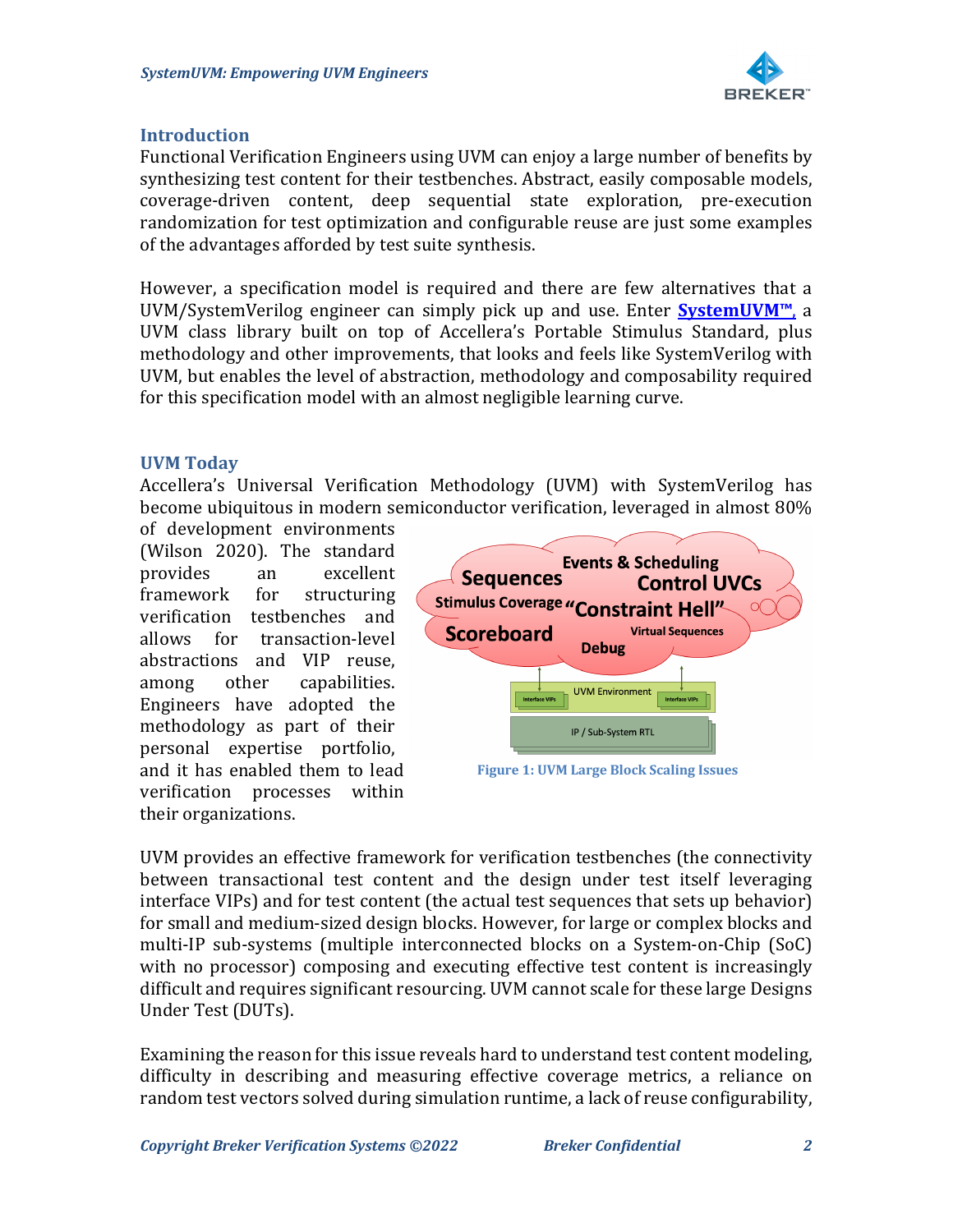

and other challenges. There is a need for verification services such as resource scheduling, memory management, etc. which has to be recoded for every project. This often results in complex test content architectures, including components such as Control UVM Virtual Components (UVCs), where more effort is expended on test coding than understanding the verification objectives. A synthesis approach to this problem can solve these issues, but an abstract model is required to drive this technology, requiring a purpose-built language.

## **The SystemUVM Concept**

The Accellera Portable Stimulus Standard (PSS) appears to be a viable option. However, PSS as it stands today, is relatively unwieldy for this purpose, does not easily layer into a UVM testbench, and requires a significant learning curve. It is



primarily a declarative language, unlike  $C++$  and SystemVerilog which are procedural in nature. What is required is a language approach that is as close as possible to UVM and SystemVerilog, but retains the power of PSS for synthesizing test content, and directly maps into existing UVM environments.

UVM is a methodology built on top of SystemVerilog. One alternative is to do the same with PSS, that is, provide a UVM-like class library on top of this language. Couple this approach with types that mimic the syntactic feel of SystemVerilog, and use common APIs, such as the UVM Register Access Layer (RAL) and it is relatively easy to build a framework around PSS that makes it look and feel like UVM/SystemVerilog, with a learning curve of just a few hours. This is the approach taken by SystemUVM<sup>™</sup>.

This linguistic approach that eliminates the disconnect between PSS and UVM, can lead to some significant advantages for UVM test content synthesis with minimal effort.

#### **Test Suite Synthesis with SystemUVM**

For example, the single specification model is inherently self-checking, thus eliminating the need to create independent scoreboards. This model may be automatically synthesized into a multi-sequence schedule, thereby providing an autovirtual sequencer function. SystemUVM<sup>™</sup> comes complete with abstract constraints,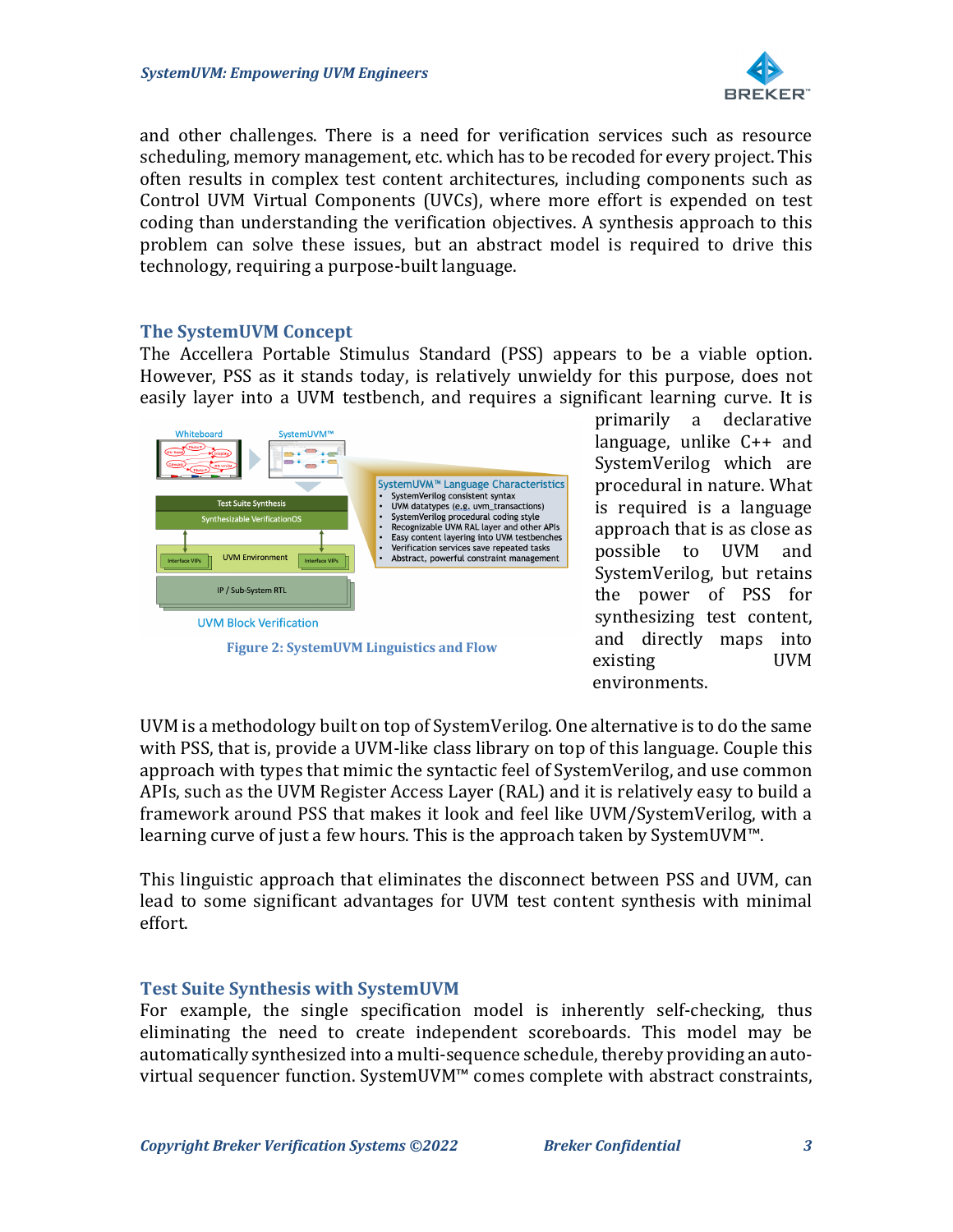



or "path constraints", reducing the effect of node level constructs that often result in intermingled constraint layers hard to understand and maintain

The synthesis process is coveragedriven, in that coverage becomes a synthesis constraint that is used to direct test generation based on the specification model. This eliminates post-execution coverage analysis, the arduous requirement to write a coverage model, and the test-edit-toexecution test content respins that are common to fix coverage holes.

The synthesis process explodes the specification model state space, similarly to the way a formal verification tool examines the state

space of a Register Transfer Level (RTL) model. Once this state-space is made available, it may be traversed using Planning Algorithms, an Artificial Intelligence (AI) technique that starts from a state in question, or a check, which may be sequentially deep in the state-space and works backwards to the inputs to derive a test set. This approach is different to the classic constrained random method that, if not controlled carefully, can blast the inputs of a block with vectors in the hope that they will trip over the required state. The synthesis method has been proven to detect extremely complex corner-case issues and provide ultra-high coverage. If there is a bug, it will almost certainly be found.



**Figure 4: Constrained Random versus AI Planning Algorithm Test Suite Synthesis**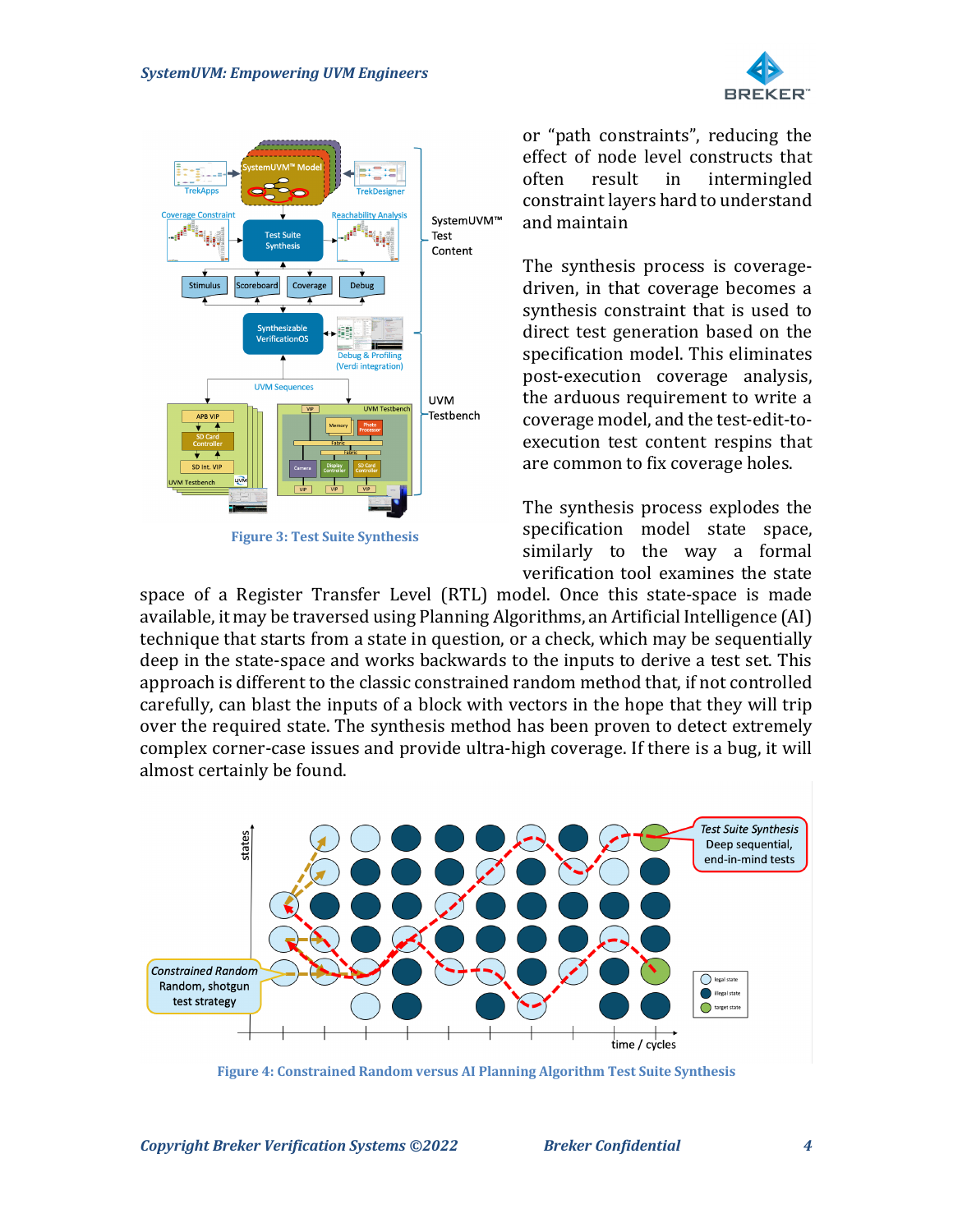

The generated test content may be easily layered into existing UVM testbenches with no modification, operate with existing UVM test code and, if required, existing scoreboards and coverage models. The SystemUVM™ code is inherently reusable and can be set up to be easily configured for different scenarios, thus allowing a test content library to be built up, similar to the Breker TrekApps. It is also inherently composable, allowing IP modules to be chained together to quickly create multi-IP test cases.

The synthesis process performs randomization based on the specification model reactivity prior to simulation, although it can also be executed during simulation for RTL reactivity and set up in a hybrid model where randomization can be split between the two. Up-front randomization has a number of advantages, for example it reduces random solver execution during simulation thus accelerating the process significantly. It also enables random test content to be executed inside emulation without the need to run the testbench on a separately interfaced emulator. This dramatically accelerates emulation for UVM block and sub-system acceleration, providing a huge shift-left potential.

Test Suite Synthesis has been shown to improve test composition time by over 5X while also significantly increasing coverage (brekersystems.com/resources/casestudies for a Broadcom Case Study on the subject) at many end-user companies of the technology.

## **SystemUVM For SoC Reuse**

SystemUVM reuse and portability extends beyond the block and subsystem functional verification to full SoC and beyond. Many SoC integration teams have long desired to reuse UVM test content for full system verification but have found it troublesome given the lack of reuse hooks and the inability to run random tests in emulation. SystemUVM solves these issues and allows the UVM teams to supply functional tests with no additional effort. 



**Figure 5: SystemUVM for SoC Reuse** 

This places these engineers in a strong position as the functional verification test owners for the entire flow, and they are able to do this without impact to their own UVM testbenches. Test Suite Synthesis includes the Synthesizable VerificationOS technology that acts as a layer between the UVM testbench and the SystemUVM test content, which allows the UVM engineering team to provide their test content code without any recoding, or impact to their testbenches.